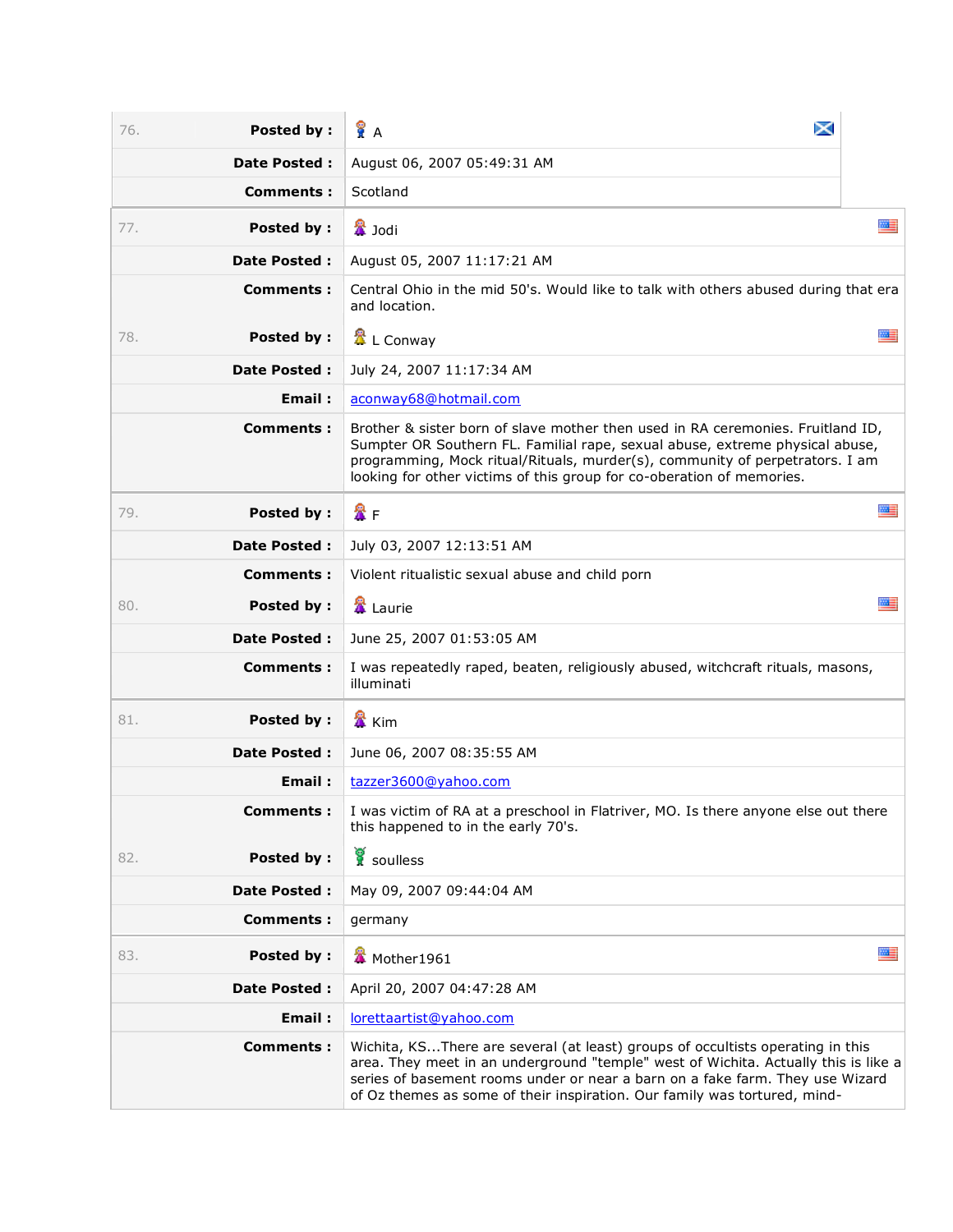|                          | controlled, used, and hypnotized for many years. Horrific things happened to us<br>and it is a miracle that we survived. These groups practiced an abusive form of<br>witchcraft with satanic elements, and were involved heavily in child pornography &<br>prostitution, making and selling films, dealing drugs, selling babies created and<br>taken from captive women, etc. Some of the people involved were from multi-<br>generational families which claimed to be Catholic, and other perpetrators<br>infiltrated our Pentecostal church and pretended to be Christian converts in order<br>to destroy it. My children were the first to talk and remember. I also began to<br>remember several years later. We have moved far away from this area, and have<br>prayed in agreement in Jesus' Name for the evil power of Ted to be broken<br>completely. This means that many victims will now be safe. May all the<br>perpetrators repent in the fear of the real God, as their powers will be speedily<br>stripped away from them. I am also believing for many captives to be set free in<br>Kansas, and for the ties that bind them broken for good. I would love to hear from<br>any survivors from this area. |  |
|--------------------------|-----------------------------------------------------------------------------------------------------------------------------------------------------------------------------------------------------------------------------------------------------------------------------------------------------------------------------------------------------------------------------------------------------------------------------------------------------------------------------------------------------------------------------------------------------------------------------------------------------------------------------------------------------------------------------------------------------------------------------------------------------------------------------------------------------------------------------------------------------------------------------------------------------------------------------------------------------------------------------------------------------------------------------------------------------------------------------------------------------------------------------------------------------------------------------------------------------------------------------|--|
| Posted by:<br>84.        | 幸<br>Nitsa Kedem Oz                                                                                                                                                                                                                                                                                                                                                                                                                                                                                                                                                                                                                                                                                                                                                                                                                                                                                                                                                                                                                                                                                                                                                                                                         |  |
| <b>Date Posted:</b>      | April 08, 2007 05:00:25 PM                                                                                                                                                                                                                                                                                                                                                                                                                                                                                                                                                                                                                                                                                                                                                                                                                                                                                                                                                                                                                                                                                                                                                                                                  |  |
| Email:                   | kedem@usa.net                                                                                                                                                                                                                                                                                                                                                                                                                                                                                                                                                                                                                                                                                                                                                                                                                                                                                                                                                                                                                                                                                                                                                                                                               |  |
| Comments:                | I grew up in Ramat-Hasharon, Israel. My abuse started at a pre-verbal age and<br>lasted ten years. My father introduced me to the satanic cult he belongs to. There<br>was torture, child pornography, child trafficking, mind control and terror.<br>I have been in recovery for over twenty years. It is hard to find good therapists<br>that can help-sometimes I had to interview 20 or 30 on the phone but ended up<br>with a great therapist.                                                                                                                                                                                                                                                                                                                                                                                                                                                                                                                                                                                                                                                                                                                                                                         |  |
| Posted by:<br>85.        | ak & ck                                                                                                                                                                                                                                                                                                                                                                                                                                                                                                                                                                                                                                                                                                                                                                                                                                                                                                                                                                                                                                                                                                                                                                                                                     |  |
| <b>Date Posted:</b>      | March 30, 2007 07:03:31 AM                                                                                                                                                                                                                                                                                                                                                                                                                                                                                                                                                                                                                                                                                                                                                                                                                                                                                                                                                                                                                                                                                                                                                                                                  |  |
| Comments:                | at the hands of our family we became sra survivors my brother & I, 35 yrs on I,m<br>still going strong , never let them beat you down.my brother took his life, & one<br>day their time will come. The memories have faded, yet the ramifications remain,<br>let it be know that nz has many very sick inhabitants infesting it's beautifull land.<br>gone forever<br><b>RIP CK</b>                                                                                                                                                                                                                                                                                                                                                                                                                                                                                                                                                                                                                                                                                                                                                                                                                                         |  |
| 86.<br><b>Posted by:</b> | <mark>公</mark> survivor                                                                                                                                                                                                                                                                                                                                                                                                                                                                                                                                                                                                                                                                                                                                                                                                                                                                                                                                                                                                                                                                                                                                                                                                     |  |
| Date Posted:             | March 10, 2007 11:26:30 PM                                                                                                                                                                                                                                                                                                                                                                                                                                                                                                                                                                                                                                                                                                                                                                                                                                                                                                                                                                                                                                                                                                                                                                                                  |  |
| <b>Comments:</b>         | military/ government experimental with masonic ritual child abuse sydney<br>australia                                                                                                                                                                                                                                                                                                                                                                                                                                                                                                                                                                                                                                                                                                                                                                                                                                                                                                                                                                                                                                                                                                                                       |  |
| <b>Posted by:</b><br>87. | <b>v</b> bobby                                                                                                                                                                                                                                                                                                                                                                                                                                                                                                                                                                                                                                                                                                                                                                                                                                                                                                                                                                                                                                                                                                                                                                                                              |  |
| <b>Date Posted:</b>      | February 23, 2007 05:40:55 PM                                                                                                                                                                                                                                                                                                                                                                                                                                                                                                                                                                                                                                                                                                                                                                                                                                                                                                                                                                                                                                                                                                                                                                                               |  |
| Email:                   | servantJesus@mail.com                                                                                                                                                                                                                                                                                                                                                                                                                                                                                                                                                                                                                                                                                                                                                                                                                                                                                                                                                                                                                                                                                                                                                                                                       |  |
| <b>Website URL:</b>      | http://www.geocities.com/ministryofdreams/                                                                                                                                                                                                                                                                                                                                                                                                                                                                                                                                                                                                                                                                                                                                                                                                                                                                                                                                                                                                                                                                                                                                                                                  |  |
| <b>Comments:</b>         | greetings                                                                                                                                                                                                                                                                                                                                                                                                                                                                                                                                                                                                                                                                                                                                                                                                                                                                                                                                                                                                                                                                                                                                                                                                                   |  |
| <b>Posted by:</b><br>88. | anon                                                                                                                                                                                                                                                                                                                                                                                                                                                                                                                                                                                                                                                                                                                                                                                                                                                                                                                                                                                                                                                                                                                                                                                                                        |  |
| Date Posted :            | February 09, 2007 08:37:26 AM                                                                                                                                                                                                                                                                                                                                                                                                                                                                                                                                                                                                                                                                                                                                                                                                                                                                                                                                                                                                                                                                                                                                                                                               |  |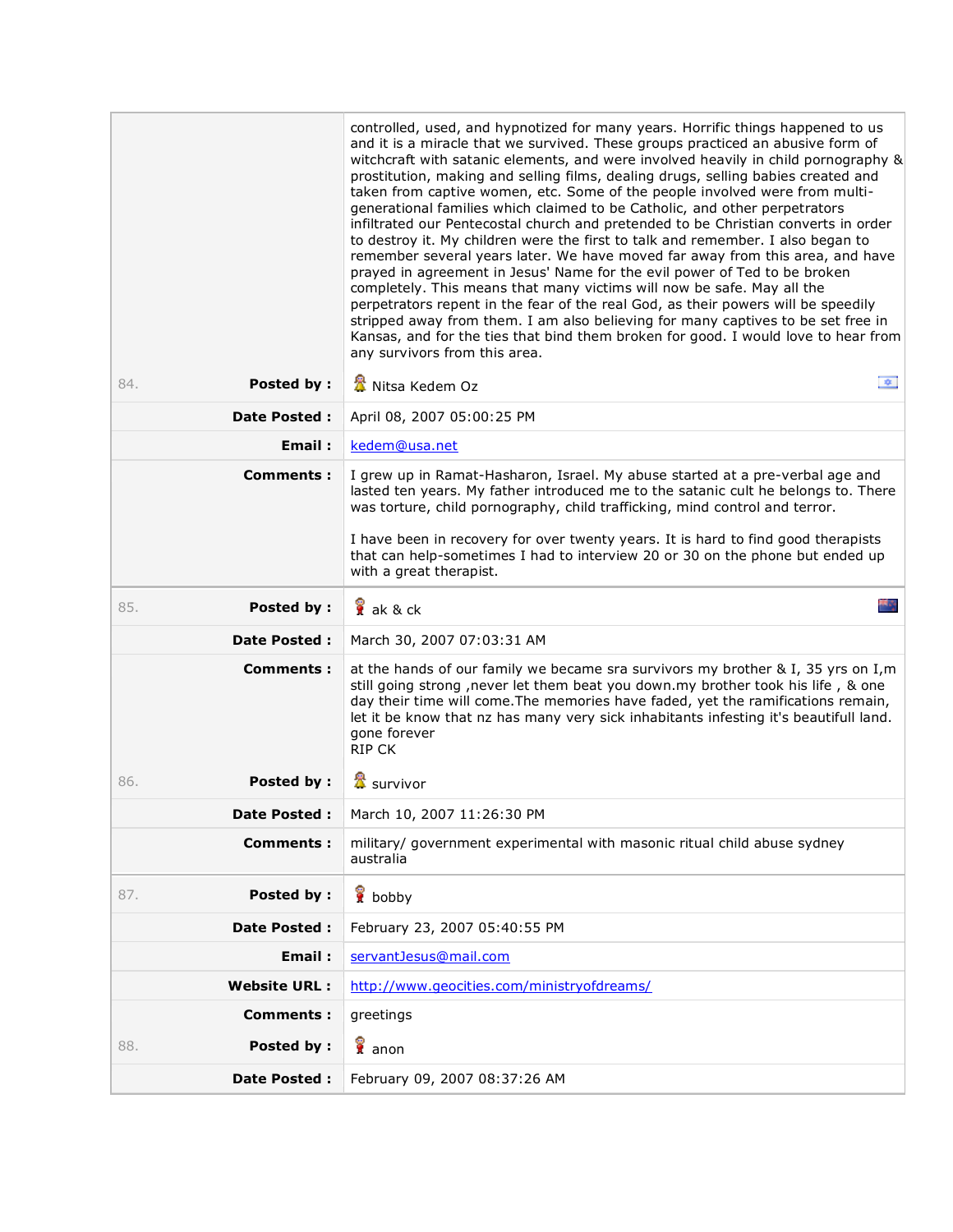| <b>Comments:</b>         | unable to comment                                                                                                                                                                                                                                                                                                                                                                                                                                                                                                                                                                                                                                                                                                                                                                                                                                                                        |
|--------------------------|------------------------------------------------------------------------------------------------------------------------------------------------------------------------------------------------------------------------------------------------------------------------------------------------------------------------------------------------------------------------------------------------------------------------------------------------------------------------------------------------------------------------------------------------------------------------------------------------------------------------------------------------------------------------------------------------------------------------------------------------------------------------------------------------------------------------------------------------------------------------------------------|
| Posted by:<br>89.        | γŽΙ<br>医鼻                                                                                                                                                                                                                                                                                                                                                                                                                                                                                                                                                                                                                                                                                                                                                                                                                                                                                |
| <b>Date Posted:</b>      | January 29, 2007 02:49:36 PM                                                                                                                                                                                                                                                                                                                                                                                                                                                                                                                                                                                                                                                                                                                                                                                                                                                             |
| <b>Comments:</b>         | just me : (                                                                                                                                                                                                                                                                                                                                                                                                                                                                                                                                                                                                                                                                                                                                                                                                                                                                              |
| Posted by :<br>90.       | <b>叠</b> we exist                                                                                                                                                                                                                                                                                                                                                                                                                                                                                                                                                                                                                                                                                                                                                                                                                                                                        |
| <b>Date Posted:</b>      | January 23, 2007 08:06:28 PM                                                                                                                                                                                                                                                                                                                                                                                                                                                                                                                                                                                                                                                                                                                                                                                                                                                             |
| Comments:                | north of s.a, then coast                                                                                                                                                                                                                                                                                                                                                                                                                                                                                                                                                                                                                                                                                                                                                                                                                                                                 |
| <b>Posted by:</b><br>91. | 盘 anon<br>盛居                                                                                                                                                                                                                                                                                                                                                                                                                                                                                                                                                                                                                                                                                                                                                                                                                                                                             |
| <b>Date Posted:</b>      | January 17, 2007 10:30:49 PM                                                                                                                                                                                                                                                                                                                                                                                                                                                                                                                                                                                                                                                                                                                                                                                                                                                             |
| Comments:                | Survivor of Mormon cult ritual abuse in Eugene, OR, witness to many murders,<br>mostly at the hands of my step-father, a respected teacher, raped, sold for<br>medical experiments by government agency, alters trained to carry out<br>assignments. Split by step-father, Mormons and US intelligence agency.                                                                                                                                                                                                                                                                                                                                                                                                                                                                                                                                                                           |
| 92.<br>Posted by :       | 公 JanieB<br>盛昌                                                                                                                                                                                                                                                                                                                                                                                                                                                                                                                                                                                                                                                                                                                                                                                                                                                                           |
| <b>Date Posted:</b>      | January 10, 2007 07:40:01 PM                                                                                                                                                                                                                                                                                                                                                                                                                                                                                                                                                                                                                                                                                                                                                                                                                                                             |
| Email:                   | JanieBGood Too@MSN.com                                                                                                                                                                                                                                                                                                                                                                                                                                                                                                                                                                                                                                                                                                                                                                                                                                                                   |
| Comments:                | my daughter was the victim of a group of satanists in either the Aurora, CO area<br>or possibly the Woodland Park/Colorado Springs area. She was forced to<br>participate in satanic rituals and now, at age 18, still has post traumatic stress<br>disorder. She was about 6 yrs old when it started in 1995. The abuse ended in<br>late 2002. Her mental health has suffered greatly. She is on anti-psychotics<br>because she was originally diagnosed as having schizophrenia, but recently her<br>psychiatrist told me it isn't schizophrenia, but PTSD. She has terrible flash-backs<br>of the rituals performed and of the things she was forced to do. She talks about<br>babies being sacrificed, drinking blood & urine, etc. Has anyone else been the<br>victim of SRA in Colorado? I would like to hear from you.<br>Peace and quiet minds for all those who suffer<br>Janie |
| 93.<br><b>Posted by:</b> | e.<br>Ä<br>one of many                                                                                                                                                                                                                                                                                                                                                                                                                                                                                                                                                                                                                                                                                                                                                                                                                                                                   |
| <b>Date Posted:</b>      | January 04, 2007 04:28:31 AM                                                                                                                                                                                                                                                                                                                                                                                                                                                                                                                                                                                                                                                                                                                                                                                                                                                             |
| <b>Comments:</b>         | I am one of many who have experienced terror and a life of fear and betrayal,<br><b>SRA</b>                                                                                                                                                                                                                                                                                                                                                                                                                                                                                                                                                                                                                                                                                                                                                                                              |
| Posted by:<br>94.        | de Jackie                                                                                                                                                                                                                                                                                                                                                                                                                                                                                                                                                                                                                                                                                                                                                                                                                                                                                |
| Date Posted :            | December 29, 2006 02:14:14 PM                                                                                                                                                                                                                                                                                                                                                                                                                                                                                                                                                                                                                                                                                                                                                                                                                                                            |
| Email:                   | cwarrenrevival@neo.rr.com                                                                                                                                                                                                                                                                                                                                                                                                                                                                                                                                                                                                                                                                                                                                                                                                                                                                |
| <b>Comments:</b>         | I was so little. I am still learning. Began in Pine Flat Dam area                                                                                                                                                                                                                                                                                                                                                                                                                                                                                                                                                                                                                                                                                                                                                                                                                        |
| <b>Posted by:</b><br>95. | trying to escape                                                                                                                                                                                                                                                                                                                                                                                                                                                                                                                                                                                                                                                                                                                                                                                                                                                                         |
| Date Posted :            | December 21, 2006 09:32:57 AM                                                                                                                                                                                                                                                                                                                                                                                                                                                                                                                                                                                                                                                                                                                                                                                                                                                            |
| <b>Comments:</b>         | RAT ongoing in Canberra, ACT and surrounding regions.                                                                                                                                                                                                                                                                                                                                                                                                                                                                                                                                                                                                                                                                                                                                                                                                                                    |